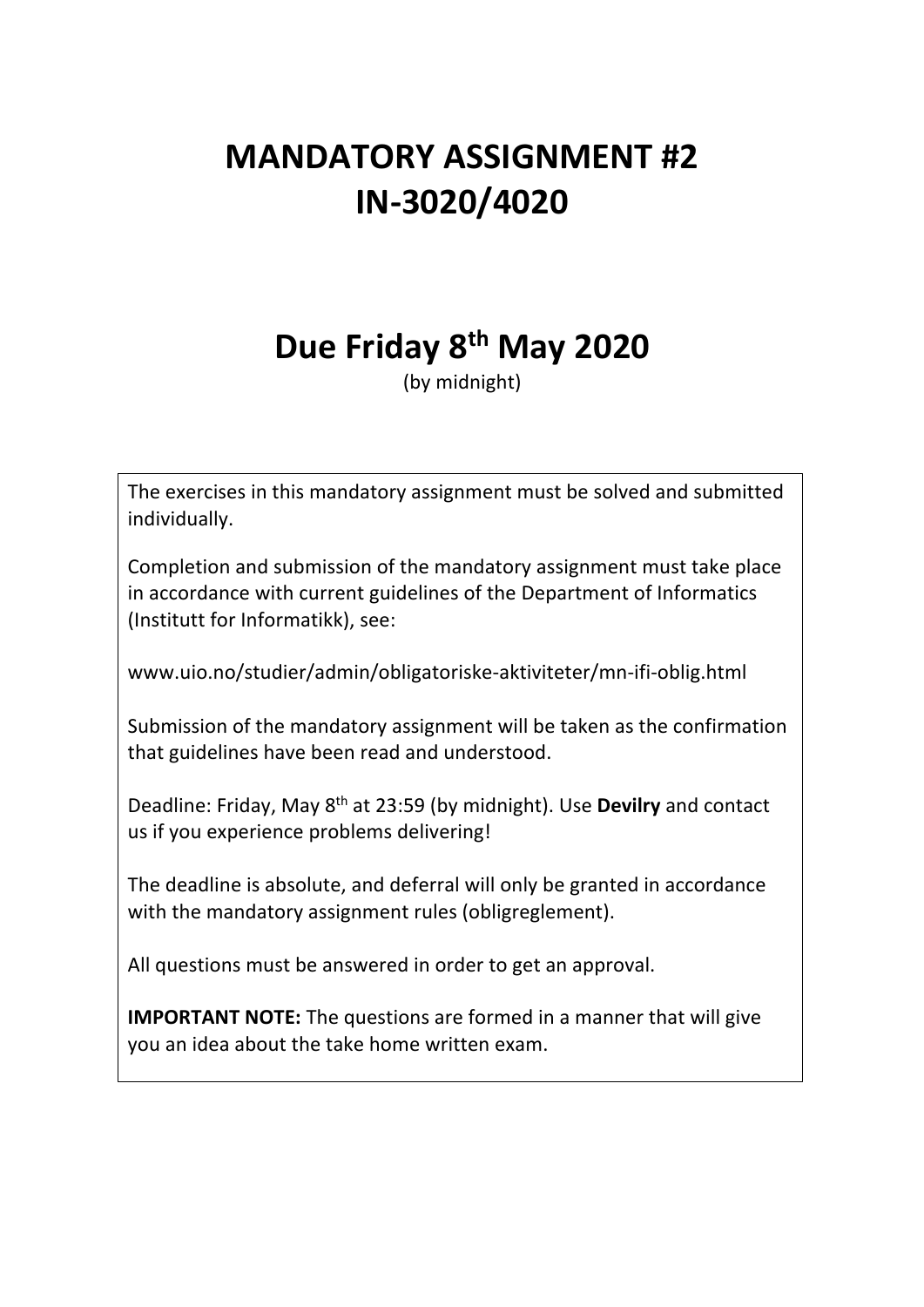## **Exercise 1** – Transaction Management, ACID characteristics

#### **1.1 Concurrency & ACID characteristics**

We know that concurrency can threaten certain ACID characteristics. Explain which ACID characteristics are endangered due to concurrency. Note that you **must explain why** these characteristics are challenged!

#### **1.2 Concurrency example**

a. We are going to be looking at an example of possible conflicts between **2 concurrent transactions** in a vacation reservation system.

A customer (guest) can log in to the vacation reservation system and choose one flight that is marked as available (data element F) and one hotel room marked as available (data element H) from their respective databases. When the customer has decided & booked, both entities will be marked unavailable.

Detail two such concurrent transactions  $T_1$  and  $T_2$  by dividing each into their read/write operations. Note that both transactions must have all necessary read and write operations.

Ignore the date or period. Assume that we are operating with two data elements (flights and hotels marked as available/not-available) only.

- b. Show at least two possible interactions between the transactions with different interleaving of their operations where at least one of them demonstrates a correct and at least one demonstrates an incorrect result. Note that you should say something about what **your correctness (integrity) criterion** is.
- c. Explain what the two alternative runs imply of possible solutions to the concurrency problem. Reason for at least TWO possible solutions.

#### **1.3 Logs**

We have many approaches and mechanisms addressing the challenges of concurrency. Logging is one of them.

- a. List up and explain what the three types of logging mechanisms are and compare them with respect to what they do and what their consequences are.
- b. Which ACID characteristics does logging solve? Explain why, giving your reasoning.
- c. Why do we have checkpointing? What problem does it solve? How is it different form the three logging alternatives?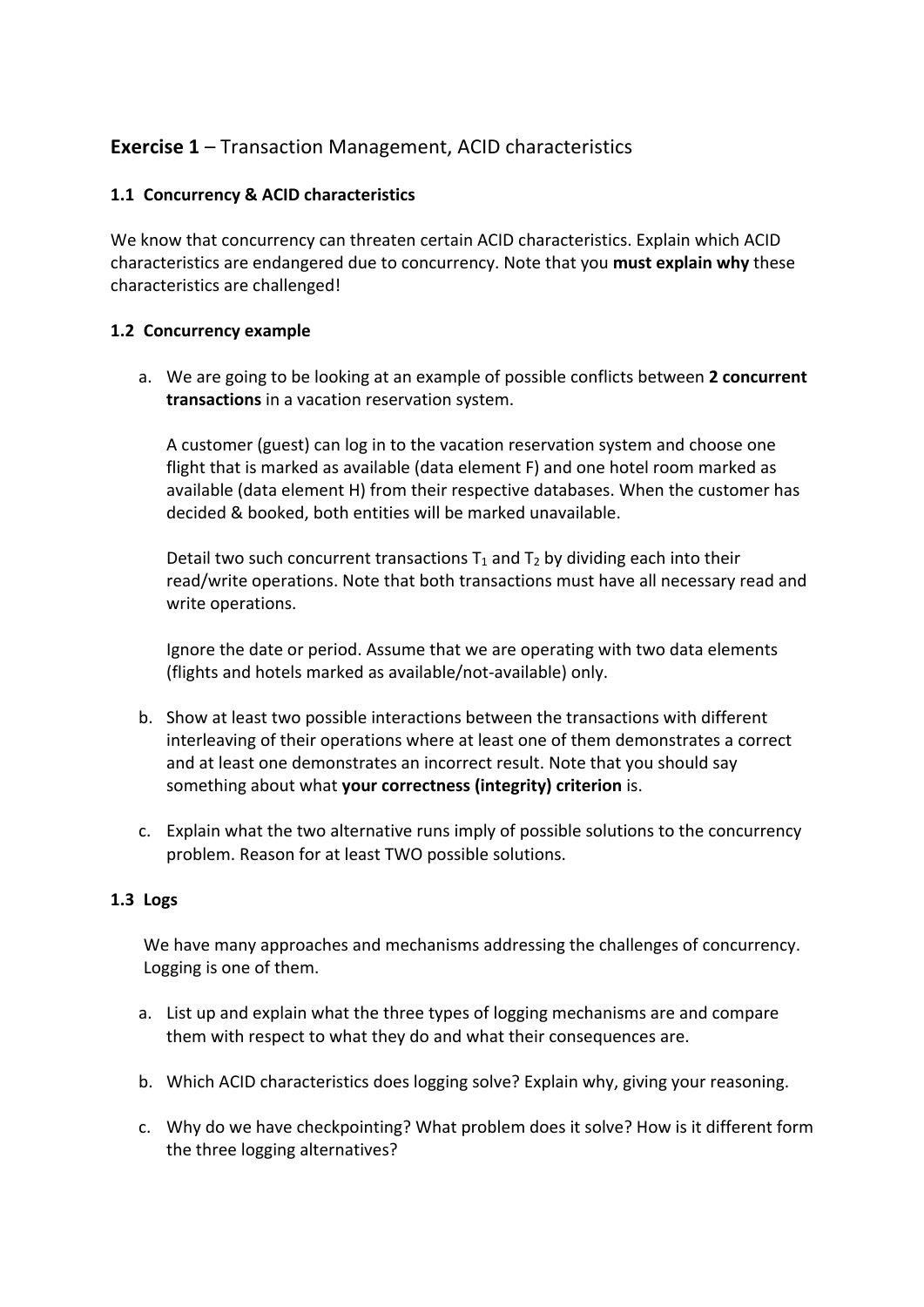# **Exercise 2** – Concurrency Control, Serialization

### **2.1 Execution plans**

- a. Take your example in assignment 1.2, remember that it is NOT going to be form the slides and lectures, and create 3 different example execution plans.
- b. Explain which are serial or serializable and why.

#### **2.2 Conflict serializability, locks**

- a. What kind of conflicts can one have in an execution plan? List them up and explain in your own words why (if necessary, with examples).
- b. Draw the precedence graphs of your 3 execution plans in 2.1 (a).
- c. Just by looking at the precedence graphs: Which one of them are conflict serializable?
- d. Explain the reasoning behind 2 phase locking. Note that you are not being asked for the formulation of 2PL only but for the reasoning behind the mechanism. What does it help us with? Why?

## **Exercise 3** – Isolation levels

#### **3.1 Snapshot Isolation and related mechanisms**

What is Snapshot Isolation, what is First Update Wins, which challenges they address, and how do they compare with or relate to time-stamping and versioning mechanisms? Discuss, explaining in your own words (if necessary, use examples/sketches).

#### **3.2 Isolation levels and concurrency mechanisms in practice**

This is a "look up, learn and share" exercise: What concurrency and isolation mechanisms do Postgres, MySQL and Oracle support? Look them up, list them and compare!

Note: Use the most recent versions.

Beware: There will be several **types** of DBMS some of them offer that focus on different capabilities/mechanisms.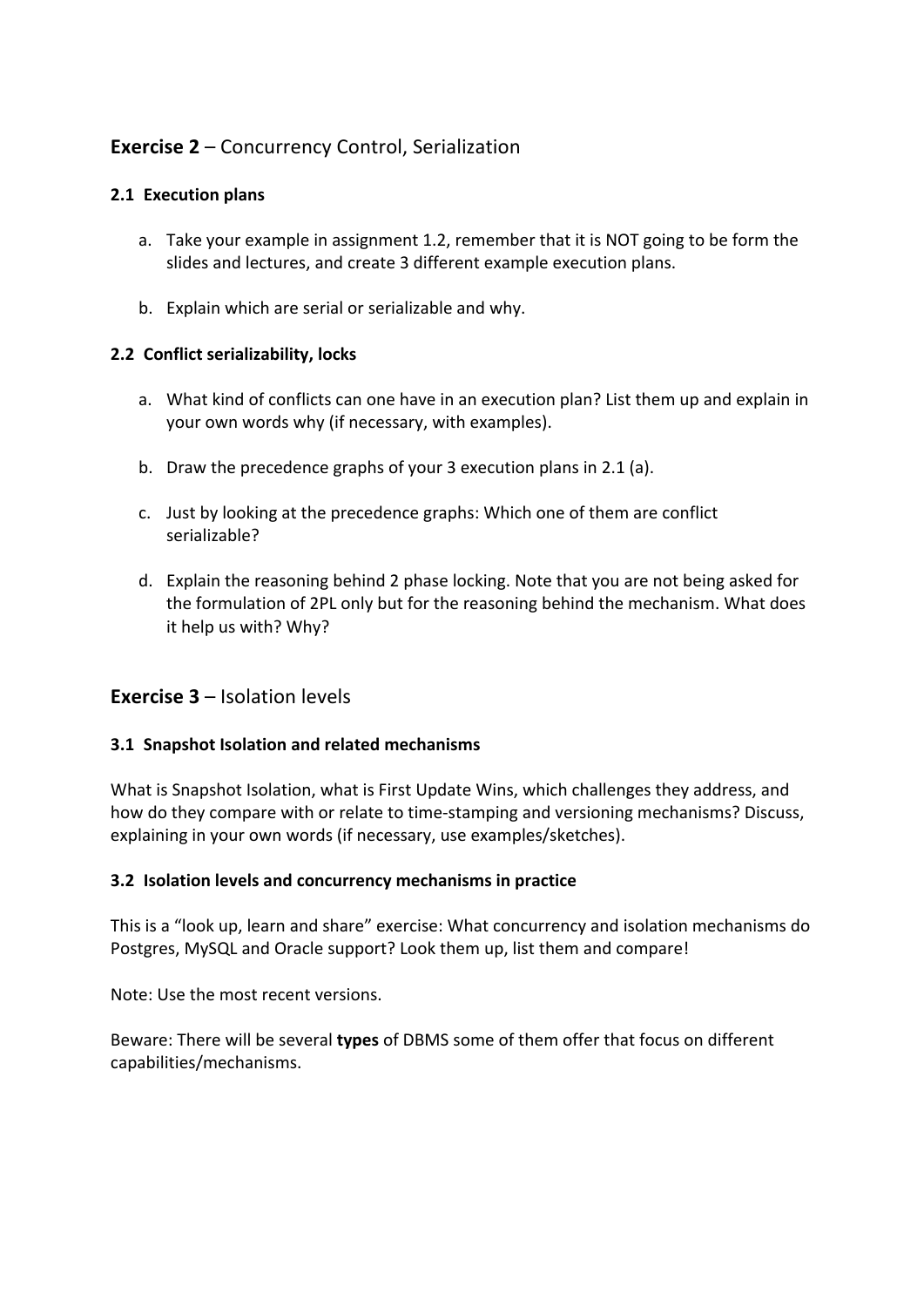## **Exercise 4** – NoSQL DBMS

The **Books** table is given at the end of the question. Take a look at it.

- **4.1** Is the Books table a relational table? If not, explain why.
- **4.2** Model the data in the given table using JSON. Explain your modelling choices (especially related to normalization/denormalization of data based on the type of relationships).

The following assumptions are given:

- Authors are registered with their full names (e.g., "Joe Doe")
- Publishers are recorded with name (e.g., P1), contact email (e.g., contact@p1.no), and phone (e.g., 565489)
- Ratings can be of different types, quantitative/numerical (stars on a range from 1-5) or qualitative (comments such as "good", "excellent", etc.)
- **4.3** Assuming all the documents produced under item 4.2 are in the same collection, write the following basic queries in MongoDB:
	- a. Retrieve all documents in the collection
	- b. Retrieve the documents containing only books that are available ("Y")
	- c. Retrieve the documents containing only books for which there is information about their availability ("Y" or "N")
	- d. Retrieve the documents containing only books that appeared before 2019 for which there is information that they are not available ("N")
	- e. Retrieve the documents containing books whose ratings consisting of a 5 star.
	- f. Retrieve the documents containing books published by publisher "P1" (Do this query only if your data is denormalized)

#### **References:**

- Use an online JSON validator to validate the documents (e.g., https://jsonformatter.curiousconcept.com/) before including them in MongoDB
- Data model design in MongoDB: https://docs.mongodb.com/manual/core/datamodel-design/
- MongoDB query documents: https://docs.mongodb.com/manual/tutorial/querydocuments/